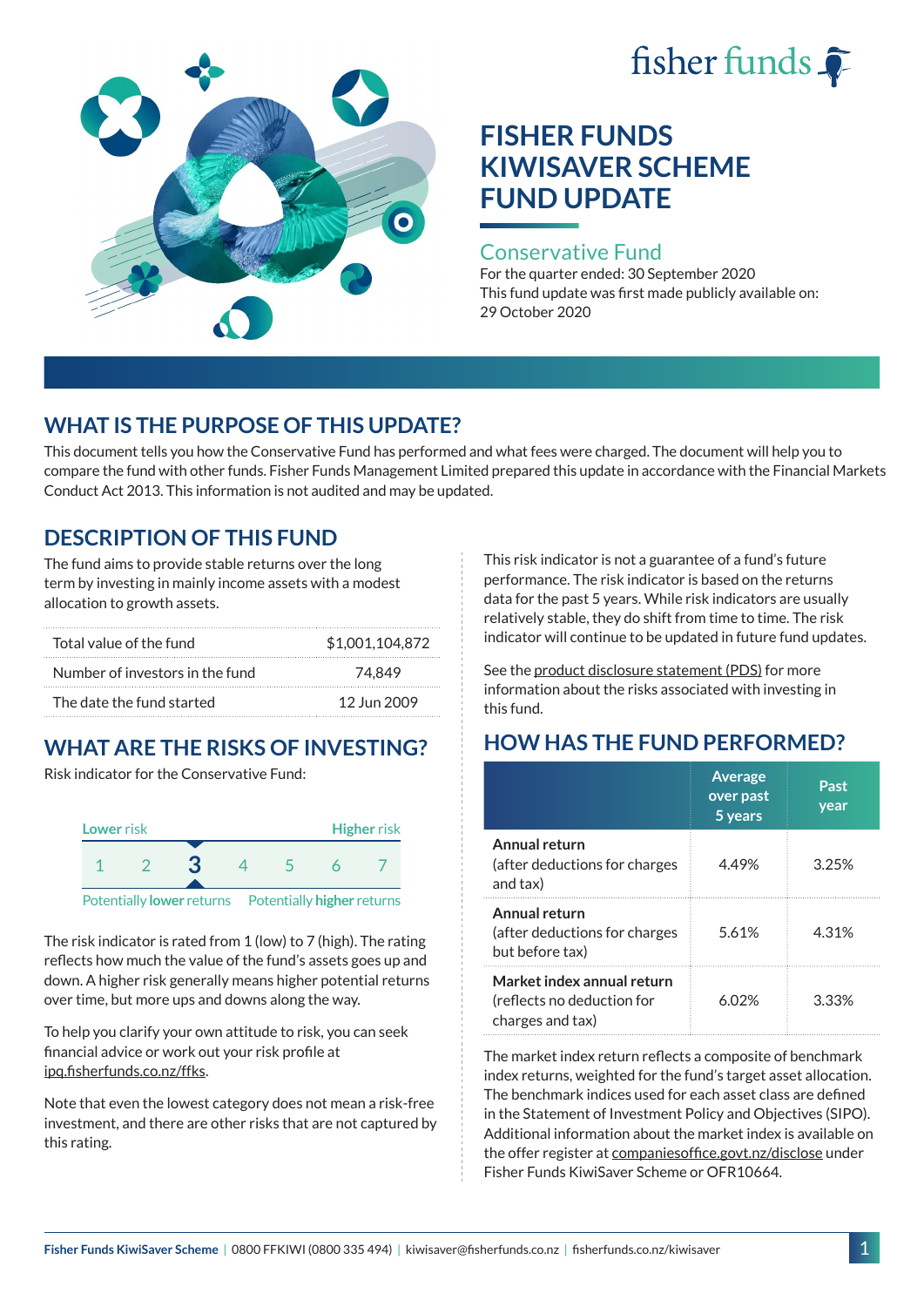## **ANNUAL RETURN GRAPH**



This shows the return after fund charges and tax for the last 10 years ending 31 March. The last bar shows the average annual return for the last 10 years, up to 30 September 2020.

**Important:** This does not tell you how the fund will perform in the future.

Returns in this update are after tax at the highest prescribed investor rate (PIR) of tax for an individual New Zealand resident. Your tax may be lower. The market index return reflects no deduction for charges and tax.

### **WHAT FEES ARE INVESTORS CHARGED?**

|                                                                                                                             |                                                |       |                                     | 8.8   |                                                                                                                                       |       |
|-----------------------------------------------------------------------------------------------------------------------------|------------------------------------------------|-------|-------------------------------------|-------|---------------------------------------------------------------------------------------------------------------------------------------|-------|
|                                                                                                                             | 8.00%                                          |       | 6.94%                               | 6.77% |                                                                                                                                       | 7.03% |
| Annual return                                                                                                               | 6.00%                                          | 6.58% |                                     |       | 5.30%                                                                                                                                 |       |
|                                                                                                                             | 4.00%                                          | 4.13% |                                     |       | 4.59%                                                                                                                                 |       |
|                                                                                                                             | 2.00%                                          |       | 54%                                 |       |                                                                                                                                       |       |
|                                                                                                                             | 0.00%                                          |       |                                     |       |                                                                                                                                       |       |
|                                                                                                                             |                                                | 2011  | 2012                                | 2013  | 2014                                                                                                                                  | 2015  |
|                                                                                                                             |                                                |       |                                     |       | This shows the return after fund charges and tax for the last 10<br>return for the last 10 years, up to 30 September 2020.            |       |
|                                                                                                                             |                                                |       |                                     |       | Important: This does not tell you how the fund will perform in th                                                                     |       |
|                                                                                                                             |                                                |       |                                     |       | Returns in this update are after tax at the highest prescribed inv<br>tax may be lower. The market index return reflects no deductior |       |
|                                                                                                                             |                                                |       |                                     |       |                                                                                                                                       |       |
| <b>CHARGED?</b>                                                                                                             |                                                |       | <b>WHAT FEES ARE INVESTORS</b>      |       |                                                                                                                                       |       |
|                                                                                                                             |                                                |       |                                     |       | Investors in the Conservative Fund are charged fund charges                                                                           |       |
|                                                                                                                             |                                                |       |                                     |       | that include GST. In the year to 31 March 2020 these were:                                                                            |       |
|                                                                                                                             |                                                |       |                                     |       | % of net asset value                                                                                                                  |       |
|                                                                                                                             | <b>Total fund charges</b>                      |       |                                     |       | 0.94%                                                                                                                                 |       |
|                                                                                                                             | Which are made up of:                          |       |                                     |       |                                                                                                                                       |       |
| <b>Total management and</b><br>administration charges                                                                       |                                                |       | 0.94%                               |       |                                                                                                                                       |       |
| Including:                                                                                                                  |                                                |       |                                     |       |                                                                                                                                       |       |
| Manager's basic fee                                                                                                         |                                                |       |                                     | 0.86% |                                                                                                                                       |       |
|                                                                                                                             | Other management and<br>administration charges |       | 0.08%                               |       |                                                                                                                                       |       |
| <b>Total performance-based fees</b>                                                                                         |                                                |       | $0.00\%$                            |       |                                                                                                                                       |       |
|                                                                                                                             | Other charges:                                 |       |                                     |       | \$ amount per investor                                                                                                                |       |
|                                                                                                                             | Annual account fee                             |       |                                     |       | \$36*                                                                                                                                 |       |
| * The account fee reduced from \$3 per month (\$36 per<br>annum) to \$1.95 per month (\$23.40 per annum) on<br>1 July 2020. |                                                |       |                                     |       |                                                                                                                                       |       |
|                                                                                                                             |                                                |       | your investment over the long term. |       | Small differences in fees and charges can have a big impact on                                                                        |       |

## **EXAMPLE OF HOW THIS APPLIES TO AN INVESTOR**

Sarah had \$10,000 in the fund at the start of the year and did not make any further contributions. At the end of the year, Sarah received a return after fund charges were deducted of \$325 (that is 3.25% of her initial \$10,000). Sarah also paid \$36 in other charges. This gives Sarah a total return after tax of \$289 for the year.

#### **WHAT DOES THE FUND INVEST IN? Actual investment mix**

This shows the types of assets that the fund invests in.



#### **Target investment mix**

This shows the mix of assets that the fund generally intends to invest in.